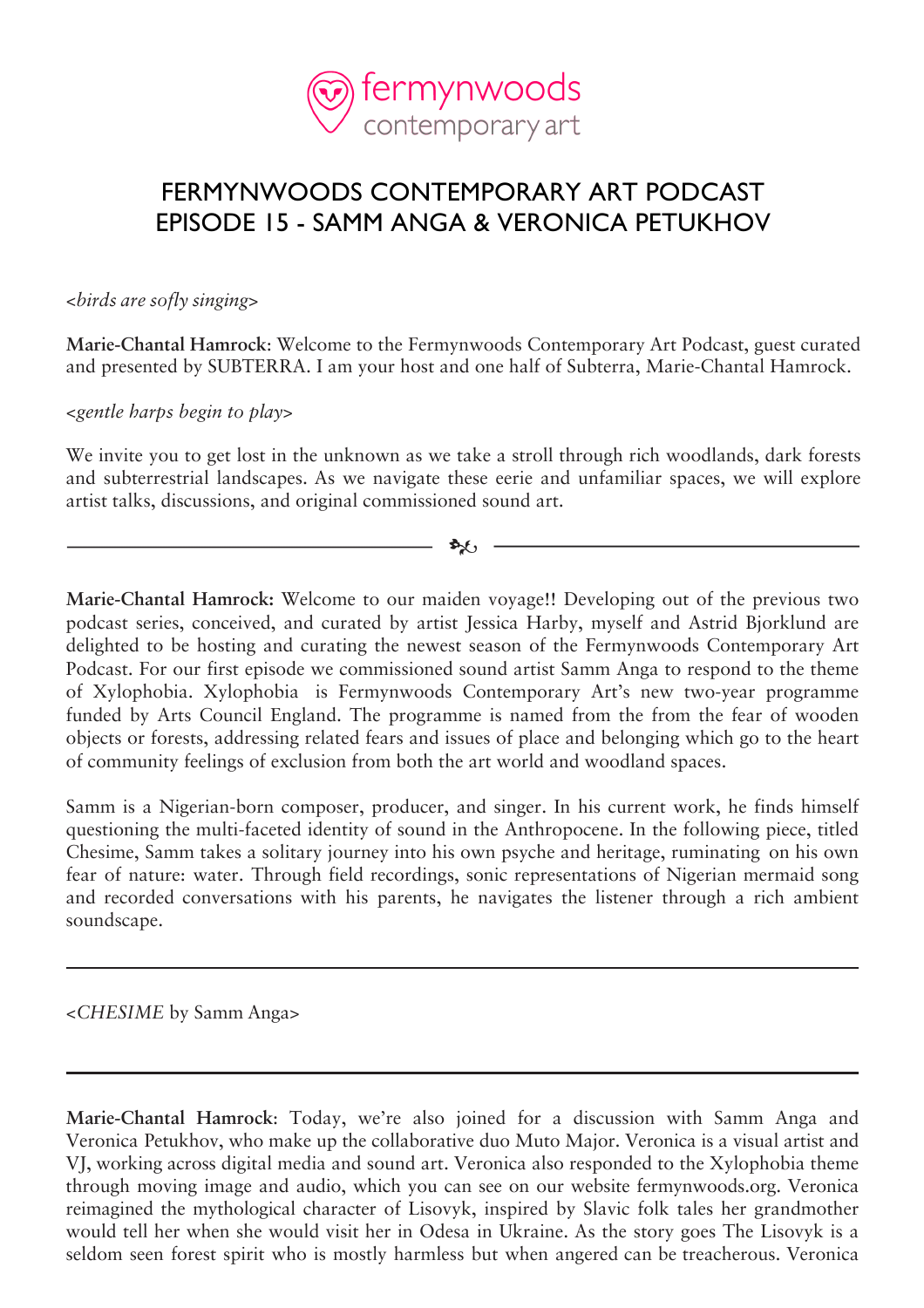reimagines this entity through a 3D environment, layering poetry over an uncanny floating forest. Together, Samm and Veronica blur the lines between the audio and the visual, creating an exciting hybrid form that exists somewhere in the realm of music, dance, theatre and visual art.

 $\mathcal{L}$ 

**Marie-Chantal Hamrock**: Thank you guys so much for being here, and for doing your two pieces. It's really exciting to start off the Xylophobia program with these two very different responses to the theme. I was gonna ask if you could maybe briefly each talk about your piece, and your thinking behind it, and then we can kind of chat about it!

## **Veronica Petukhov**: Yeah sure, shall I go first Samm?

**MH**: Yeah sure! Whatever is easiest

**VP**: All right, so I did the digital video piece, basically I… I'll start with the technical stuff and incorporated both 3D renders, which is a type of art I've been really getting into recently, and doing more and I graduated from uni actually. And I also used readymade videos – so not filmed by me, but found online, royalty free so it's fine to use them and… Just edited using generative coding and created these type of glitchy patterns and, just effects that you wouldn't find in a normal editing software.

The story behind it is that I was thinking about the theme you told me, and how I relate to the forest and, since I was a kind I remember my grandma always telling me stories from Slavic Ukrainian type of stories, and things that children would hear when they go to bed. And to be.. Even like in the past they would say these stories to be scared, so children wouldn't go to the forest alone and get lost. And it's this creature caller Lisovyk, and he's found both in Poland, Russia, Ukraine, all those Slav countries has their own names for it. And basically it's usually represented as a male, old male figure like a grandpa. He's usually kind, but he's the protector of the forest, and children are scared of him because he can get angry if you do something wrong, so he's a bit of this interesting creature, depends how you see him.

So I thought this is perfect, because I was scared of him when I was a child. My grandma always said, "oh be careful where you go, because Lisovyk is gonna be there, and he's gonna you know, tell you to go away and scare you." And I thought instead of creating a figure, like a human figure, I did this, I dunno, crazy ball shape that's in the forest, and it's not really humanoid at all and that's how I envision him. And I also used this Ukrainian poem about him that I distorted and made all these weird sounds and just created lots of layers and things, so yeah! That's pretty much summarized.

**MH**: Oh wow, nice! I think, yeah both of your works *thing* that really struck me was like, the kind of myth building and worldbuilding between both of them. That was a really nice connection. Samm, what about you? What was your thinking behind your episode?

**Samm Anga**: Yeah, distorted weird sounds and created lots of layers was very similar to my process as well.

**MH**: Yeah.

**SA**: I started thinking about the work, last year, when I spoke to Jessica, I think who was the previous curator for it. We spoke a lot about like, Xylophobia as… Specifically this fear of wooded areas, and then kind of expanded that into thinking about it as a fear of nature, or natural spaces, and what might lead to fear of natural spaces, and it got to the point of talking about you know, classicism, and how you might not feel comfortable in a natural space because it might signify someone else's land depending on where you live. And there's also like, racial stuff about who natural spaces are deemed to be for in terms of representation and then obviously the like,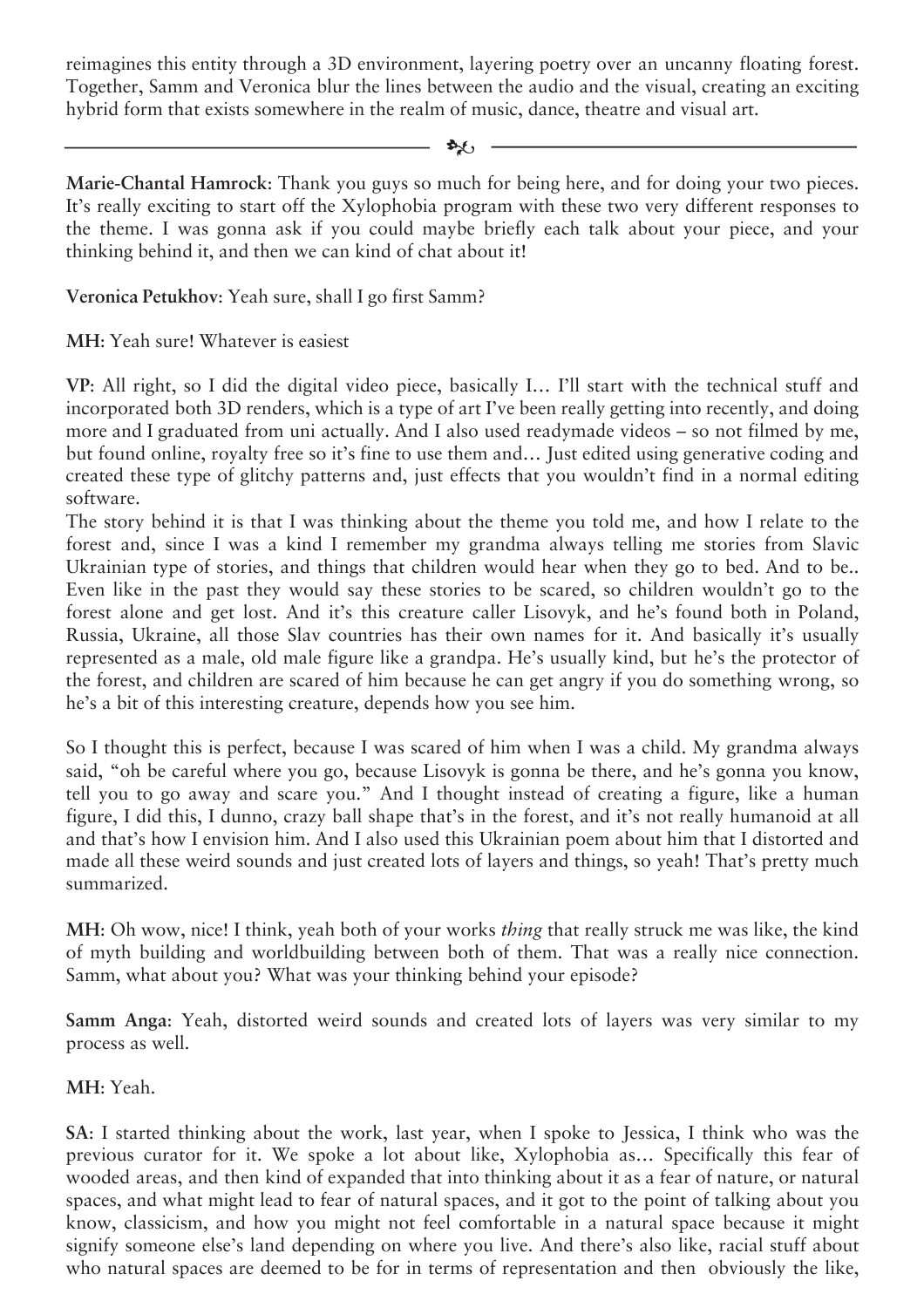mythology and fear of the creepy crawlies in the dark and all the things you usually think of.

**SA**: So I really liked those directions cause it kind of offered this kind of, offered this intersection of all these different things that Xylophobia could be about, so I wanted to delve deeper into that. And… I guess I've never had a fear of the wooded space, so I was thinking of all the - what is a natural thing that I've gone through a phase of having a fear of, and I landed on water. Which had like, yeah when I was younger when I was wee I was terrified of swimming pools and… I guess the thought of drowning, for some reason, was something that was in my brain, I dunno. They always say that babies can swim.

But I feel like my first memories of water were just like "ahh", you know. So I wanted to kind of delve deeper into that, and that brought me to think about my heritage, of my family and learning more about my… Well I thought it was just my moms dad, but both my parents, and their parents were all just like, fishers, we just came from a fishing village where everyone fished. And I found that hilarious, because my granddad would just spend probably as much of his life at sea as he did on land, but… Then somehow have had to have a grandson that was like terrified of water. So I wanted to just delve deeper into these contradictions and explore them in context and relation to nature, so I did lots of recordings and interviews with my parents, and just built this kind of soundscape for these elements. And trying to think of if you were at sea what kind of soundscape would surround you, you know, there'd be lots of water, and voices, but then distorted voices sometimes when you can't hear them as clearly.

And then, with my dad we spoke a lot about when the oil, oil exploration became like really big, and the impact that had on fishing so I kind of had these horrible metallic like… oil rigs sounds as well that would just kind of, consume all the other sounds whenever they came in, and yeah just kind of created that journey of the work.

**MH:** And then yeah, I was really struck by that kind of fluid movement, which I guess is quite watery in itself, between that really natural watery sound, and these really kind of industrial, like you said like, oil rig sounds, you're like 'oh how are these related?' Yeah, it's funny how you're both talking about the sort of like, inherited story from family as well. It's funny how phobias can be kind of generational or, I dunno, learned maybe. But I thought it was interesting Samm, the way you kind of used word play and this kind of connective word to go from Xylophobia to xenophobia.

And the way the sound is edited kind of creates this sort of, entanglement between all these words where it is like water it's like your kind of drowning in these different meanings or like, coming up for air and then going back down again, I though it was really effective! And I really enjoyed the kind of repetition, there was something which felt kind of like.. I don't know if you meant for it to be like this at all, but to me it felt like an incantation of sorts. Like, the words had this kind of focus to them, like they were coming in and out of focus, and sometimes they were vague apparitions, and sometimes they were the meats of the sound, and that was really nice, and it felt very much like traces or memory or of time, or... yeah. I thought that was really effective.

**SA**: Thank you, yeah. So when I had the idea of kind of this, word journey, and wrote it all down, I was kind of 'oh that's really cool, that kind of exists like a text piece', but yeah then when I was trying to record it I was like, it became quite important how it was performed, and I think also related to what I've done. Something that was a bit like and incantation and I'm happy that that came across. Oh, what was the second thing you said… the journey the words come in and out?

**MH:** Yeah kind of like, apparitions or memories or ghosts almost, you know. It felt very ghostly.

**SA**: Yeah there's this plugin I used a lot called Driftmaker, and I'm not sponsored by them, but it does really interesting thing with. It's usually used for like non-vocal things, I feel like I've heard it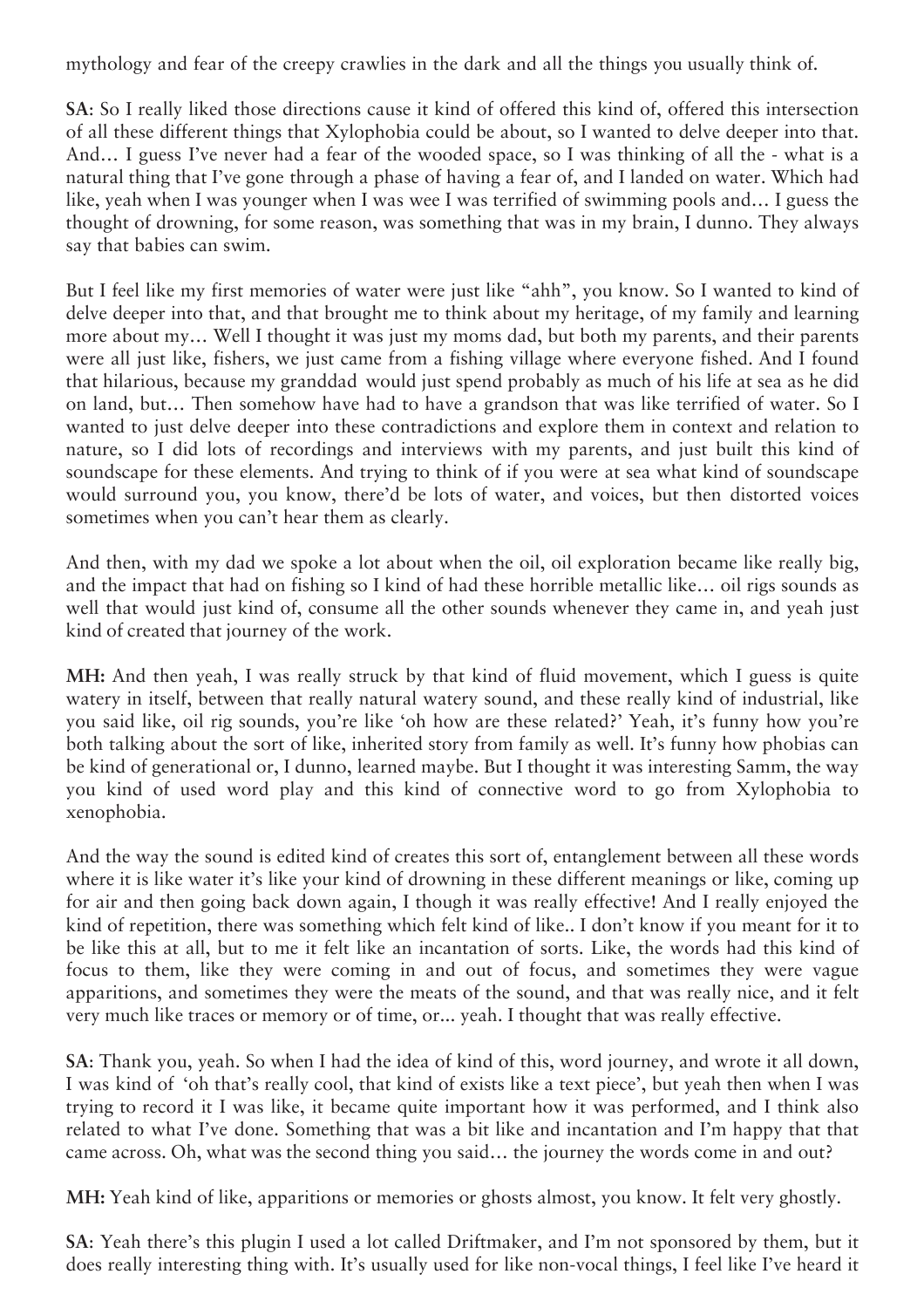being used for like, just to make ambient soundscapes. But when used on stuff with voices in them, it does really interesting things where it kind of reverses certain phrases and kind of stops and stars and like, chops it up. And so when I put that on that incantation it created this really percussive like sounds that then obviously didn't make sense but where slightly familiar. And when you were talking about like, memories and distant apparitions I felt like that part for me really makes it.. Cause like, I obviously know the text and I recorded it but then everyone I hear that I'm kind of like, this sounds weirdly familiar, of course it sounds familiar! But yeah, it manages to make it just that slight bit obscure.

**MH**: That water was kind of like the perfect vessel, or object, to kind of have be the presence throughout I thought, because especially when you're talking about movement or like, xenophobia for example, like water is the water is the vessel we enter of leave a country, most people would. And it's this sort of, permeable substance that has so many different forms, and I thought you know, the way how the sound would end and there would just maybe be this bassy, sometimes these kind of gaps. And I <laughs> to keep going with the theme of incantation, I felt like there was space there for conjuring like using these stories from your family to create new meanings and new myths. And yeah, that kind of mythmaking was just really fascinating how that was the thing that came out of xylophobia and this fear of something.

Cause I think myths are often made in how we, you know how people deal with fears is by creating stories

like with, for example... I can't pronounce, how do I pronounce the forest person? < laughs>

**VP**: <laughs> It's Lisovyk, lee so vik.

**MH:** Yeah, so that is obviously a way to warn children of the dangers of this dark wooded space. And the only way we can really like, kind of do that is by making up these or, maybe they are real, who knows but -

**VP**: Yeah, maybe! <laughs>

**MH**: <laughs> These stories to kind of understand that fear I think. Or that in the piece of text that comes up at the beginning of the piece Veronica, the forester who's kind of got this watchful gaze... And I think there is always that feeling when you're in the woods of voyeurism, you know?

<Clip of *Lisovyk* by Veronica Petukhov>

**MH**: And then you know, the floating island? I thought it was so wild, cause at first I thought that you know, your pieces didn't have that much that I thought was in common but then when I saw this floating island and I was thinking about water separating people, or water being a vessel around which we can move. And also that kind of fluid, bubbly figure of the creature, kind of like a sprite that was glowing in the dark, I thought that 'oh! There's a really strong connection here'.

**VP**: Yeah! It's actually interesting because me and Samm haven't spoken for a while and we just decided to do our own thing and turns out we did quite similar like, ideas at the end. There are some connections still, so I find that very interesting, even the enchantment and the chanting cause the poem I used, I used a lot of echo and delay and distortion so you can repeatedly hear the same words over and over again so it connects very much to what Samm was just telling us.

**MH:** And also just that feeling of isolation that you managed to create just by kind of separating this earth from… Cause it like really just looks like a kind of floating planet, almost.

**VP:** Yeah well that was the idea because you know when you're in a forest alone, if that happens, I'd be scared. I know I'm not that scared of forest but there's still, as you were saying, an eerie feeling, I feel watched all the time. Maybe it's the animals, but there's an energy, if you believe it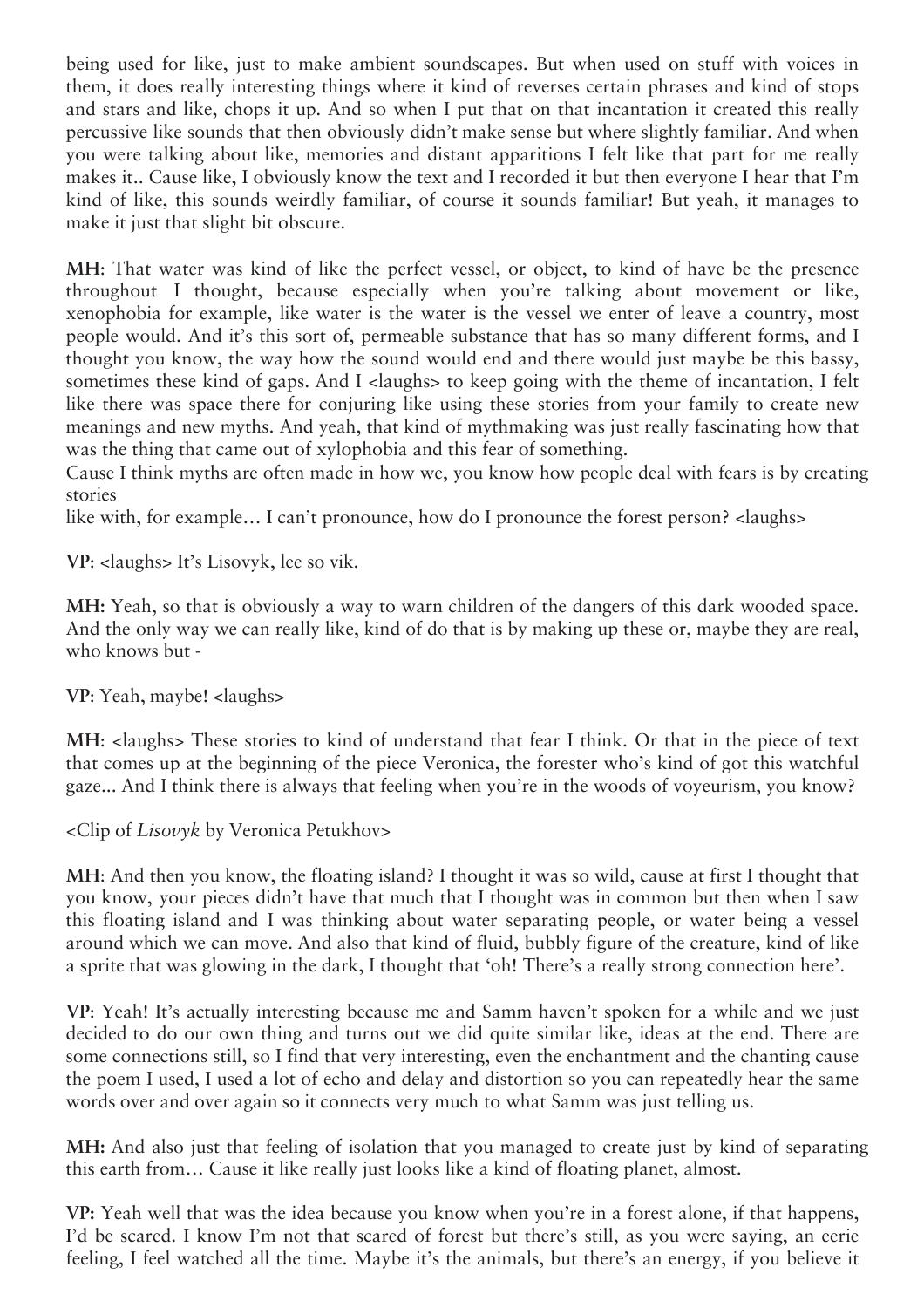or not, but there's definitely something going on in these forests you know. So, when you feel, like, why I did it floating like that obviously it was a bit mythological but also, as you said, to feel like disconnected and you're by yourself and you're surrounded by water or by trees.

**MH**: Oh also, I really wanted to talk to you about the power of the glitch in the film, and I know you use glitch kind of a lot in your work in he visuals but I don't know if you've ever read the book *Glitch Feminism* by Legacy Russell?

**VP**: No! I'll write that down.

**MH**: She has a brilliant manifesto within it where she talks about the power of the glitch as being something which is not a fixed point so it allows for movement and abstraction and leakages and you know, all these things that Samm is also talking about with water. And so yeah, it's really fascinating how those two kind of… Like the audio of Samm's would have worked with some of your visuals as well you know! <laughs>

**VP**: Yeah true, definitely! <laughs>

**MH**: which is really cool. I was gonna ask if you to had spoken about your pieces before of if you just kind of did your own thing?

**VP**: Not at all, no no. I think after Sonica we're like "we need a break now thank you very much"

<all laughing>

**VP**: Nah I'm joking we're working on -

**SA**: We were on a break!

<all laughing>

**VP**: It's not you it's me!

**SA**: Yeah no, no. Well, we always joked that like, we permanently share two of three braincells at this point.

**VP**: Yeah <laughs>

**SA**: I guess I wanna ask like why did you think of like, creating a watery feel to your video? Because it is a forest story right?

**VP:** Yeah. I was thinking, there is usually water in forests, maybe a river or some sort of… There is a water aspect even in the mornings when you wake up, oh.. What's it called in English… Um, the dew! On the.. is that what it's called?

**MH**: Yeah.

**VP:** The dew, like watery so it's misty and there is a lot of water aspect in a forest. And then as I was thinking how to create this 3D scene I have to say like I was just making the forest and I just didn't like it, it didn't speak to me and I thought you know what.. I feel when you're in a forest alone you really feel lonely, like everything looks the same and you're surrounded like you're on a little planet by yourself, and that's why I thought, lets make a floating forest, a lil rock with some trees on it. And also obviously because I was doing mythology and you know, tales and stuff like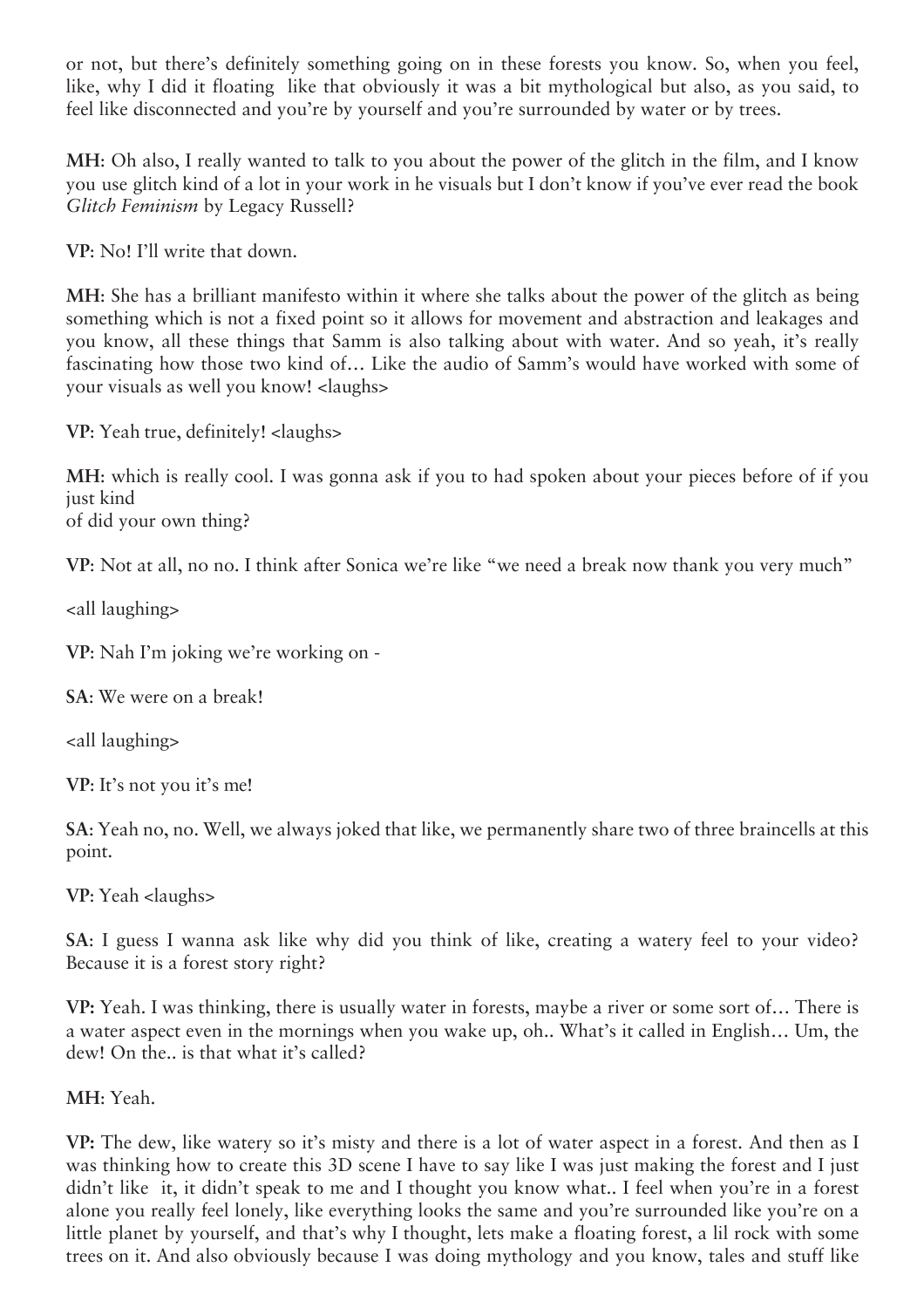that, that gives it this lil' magical feeling as well in my opinion.

**SA**: But yeah it's quite funny with mythology cause with my work I was kind of like I was so.. I was so excited about the chat I had initially about it that I was like "yeah I'm just gonna completely go into this direction about like, in this political, sociological implications of Xylophobia" and was just not wanting to think about mythology. And then I started speaking to my dad and he's talking about like, seeing mermaids and <laughs> when they went fishing and went "yeah you know they used to like kidnap people sometimes and they'd come back and they would be like deaf and they cant speak" and I was like, woah this is so insane, and then it obviously inspired my work cause I was thinking of incorporating that element into it with the mermaid song and design synths that sound like weird, vocal textures and things like that. So yeah, it's funny how mythology crept into my work organically and how water crept into yours.

<Clip of *Lisovyk* by Veronica Petukhov>

**MH**: But yeah so were all working across like, well, you Veronica you're working across moving image, VJing, sound art, and you know, you're both working in a theatre, or theatrical performance art kind of space as well. And when I watched you perform I was moved by, well obviously the work itself, but also your movement together on stage. Even though veronica is not, you're not playing an instrument right, but it really looks like you are! There's like a rhythm…

**VP:** I was petrified for the first part of it! <laughs> Then I think I felt Samm's energy a lot and observant we were nervous, and there was a lot of emotions to go on stage, I'm not a stage a stage person, Samm definitely knows his way around being in front of people. And the first 15-20 minutes I was a bit stuck, I didn't know what to do with myself and then I looked at Samm and I saw how he was dancing and performing and I just felt the vibes, the energy <laughs> you know? I started, not as much as he was, but I definitely felt something going through my body.

**MH**: That's great. Yeah you could tell! You could tell, and it was so fascinating to see the kind of different roles that you both play within that collaboration but also how you really come together in so many different kind of forms.

**SA**: But yeah I really, I thought how you mentioned how it looked like Veronica was playing an instrument, I loved that. Because we both… And this is why I love live performance and it's funny cause I think most people that have perceived our works have probably not been live, Heretik was the first time we really got to do that, well properly anyway. So it's nice that you kind of saw that and then, we're having this discussion because when things so live we actually both are using the same equipment, it's just controllers, and I love controllers.

Because now they look like anything, traditionally you'd have a piano with buttons but not its just like boxes, and pads and knobs and.. You just essentially learn to perform with the machine so even if whether you're doing visual or audio you're performing, and that's why one of the reasons I though that it was necessary for her, for Veronica to be on stage with me, because I think it would not have worked or been the same with her hiding at the back of the room. And similarly wouldn't have worked if she was on stage but then, cause you cant be on… I like the stage cause it's kind of unforgiving, you cant just 'exist' on stage and blend in, so you can't do what you were doing at the back of the room or stage. And I think that did come into it.

It would be like, "oh yeah Veronica you can do some vocal work you can use these voices, and like voiceovers and move and we'll like coordinate" and then she was like "Samm I need to like, I will forget! Because I would just be like you know, panicking", so I was like okay cool cool.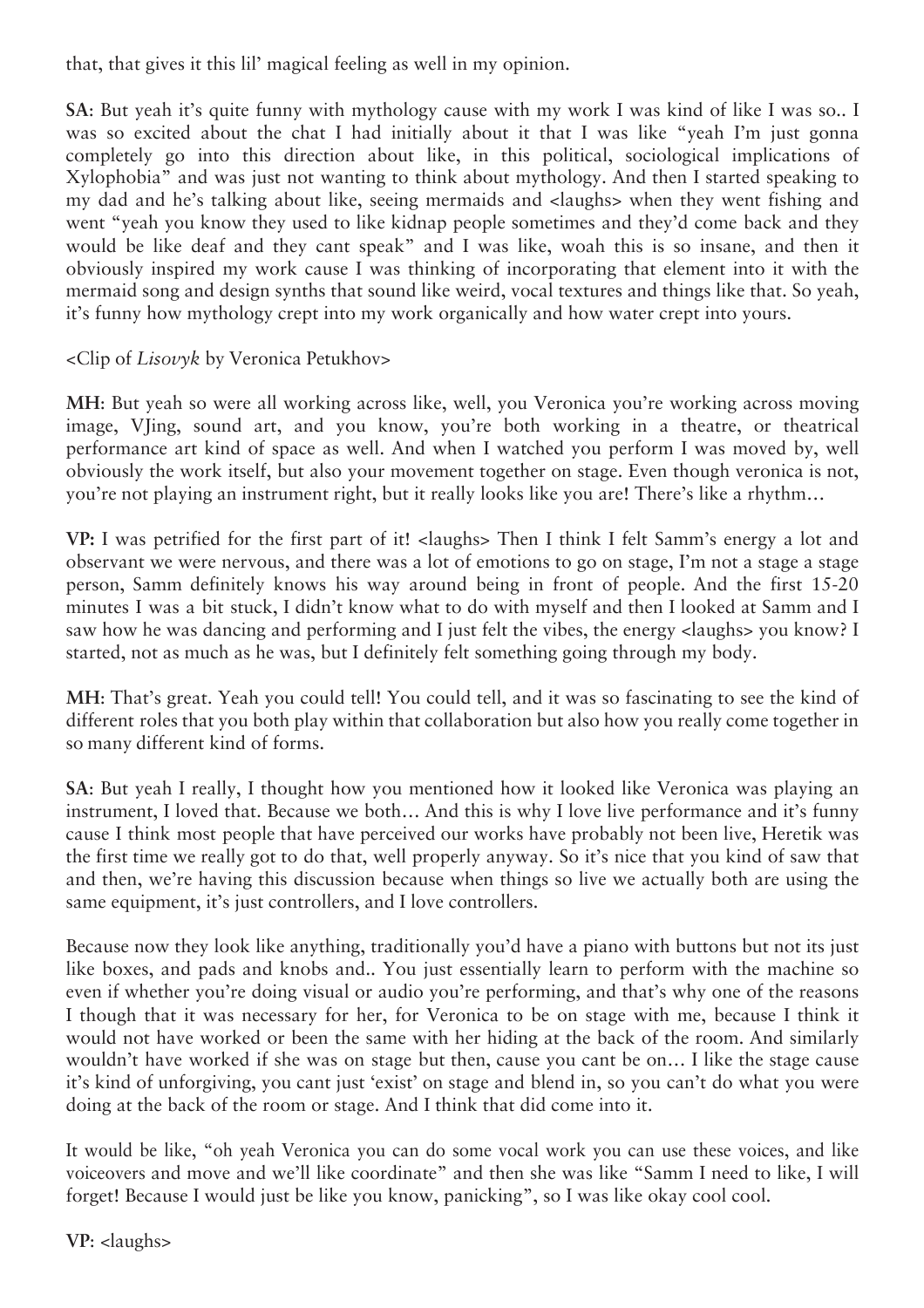**SA**: So I just streamlined what we had to do to just facing each other, exiting physically, wearing the costumes, and then, yeah, the movement just organically came out of it all.

**MH**: Thinking about action-based research so, obviously Veronica you talked about you know, your grandmothers' stories and Samm you talked about your parents stories and I was just thinking about, that actually so much of our research is already there its like lived daily experiences and I thought, you know, reading both of your pieces, statements, it was really exiting to hear about this kind of, personal research method.

**VP:** I have been, like you said, more on my personal interest and personal research. Before university obviously you go to the library, you read a lot of books, you go into topics that maybe you weren't thinking about? Maybe I should continue doing that too, but right now I just find myself thinking about my past, my heritage, all stuff that you relate to because I think that when you create art, and it's something you are very passionate about and that's in your DNA let's say, you're gonna do a good art piece.

**MH**: Yeah for sure, for sure.

**SA:** Yeah… Yeah it was really fun. I enjoyed challenging myself for the research process for this piece cause I've not, since my masters, not really done like, proper long-form, just sound, which is very exciting. Cause as much as I enjoy working with other mediums it is nice to like, go back to just sound on a theoretical level and you know, not even like music or compositions or sound design. And I knew that in order to do it I would really have to delve into like, a proper research process, and I kind of when I was writing the artist statement, and I dunno if it read a bit like the blurb of some action, mystery ?? or something, all these different locations.

Because yeah, I think its something I've noticed since I graduated that you're not as bound by " well I got a lecture tomorrow" you know, you just actually kind of live in the experience of creating art and. In a way, life helps you do that and, I kind of set that intention of like "yeah I wanna kind of explore some of my heritage, particularly on my mother's side."

And so I ended up having a residency down in Hampshire and then… And my mum asked me to take my dad to see her in Dover, which is a whole four hour trip from Kent, where is where they actually lived so it's a lot of driving involved. And it was during that long drive that I ended up speaking to my dad and recording the chat and again, playing around with the quality so that you can kind of tell that both conversations happened at very different spaces, both through the editing and through the fact that there's an engine going \**vrr*\* you know, and then I had to like, think about that when I edit.

And we ended up just, doing all these things that were water related without me having planned them so we went on a boat trip together which I recorded. We did a lot of swimming, there was a jacuzzi, I did a steam bath, a sauna, just cause it was like in the hotel that they were staying in. And I hadn't even planned to stay over, it was just cause my dad had messed up the times, and we'd gone a day late so I had the opportunity to stay longer and eat lots of sea food and just… My parents would just keep telling me all these stories about like, my mum had to take like a four hour boat trip to get to school and then stay there for the semester to take the four hour trip back. And she would just talk about how like "yeah it was horrible and intense" but she was fine, but there would people who cried and being sick. With you know, being from where were from, she wasn't afraid of water and…

Yeah if this process continued on I would have loved to go to Nigeria and try do some finishing and go to see the oil rigs and just really stretch out – I even did the thing where I was looking at my relationship with water personally and, this didn't make… it's not a consequential part of the piece but It's some of the soundscapes you can hear. I've tried to record every drink of water I had